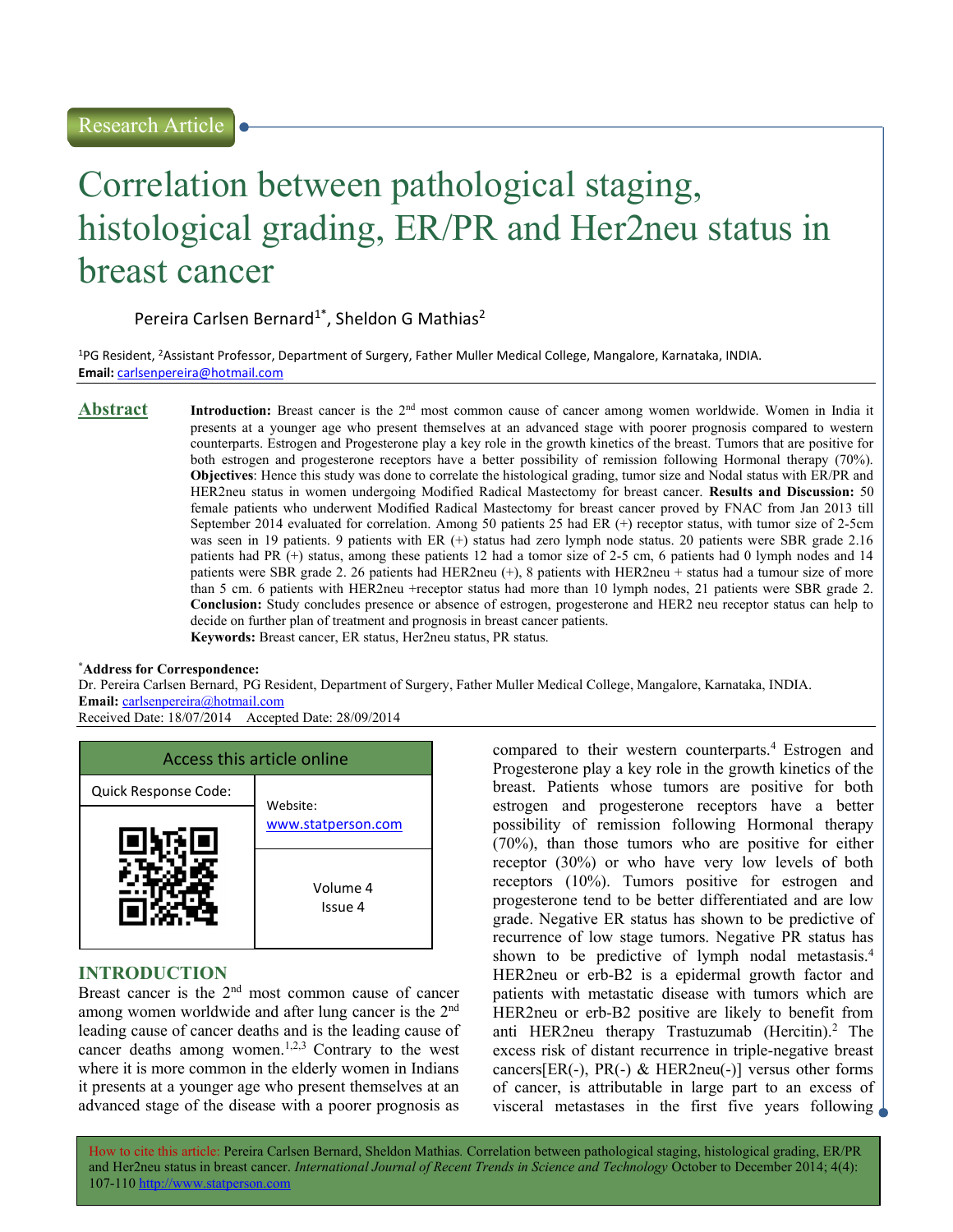diagnosis.<sup>4</sup>Triple negative subtype (ER/PR-,Her2neu) has the worst overall and disease-free survival compared to the other subtypes.<sup>5</sup> Nowadays IHC testing for ER and PR is mandatory for invasive cancers.<sup>6</sup>

#### AIMS AND OBJECTIVES

To correlate the Histological Grading, Tumor size and nodal status with ER- PR and Her 2 Neu status in women undergoing Modified Radical Mastectomy for breast cancer.

# MATERIALS AND METHODS

Study is carried out on 50 female in patients who underwent Modified Radical Mastectomy for breast cancer proved by FNAC at Father Muller Medical College Hospital at Mangalore from Jan 2013 till September 2014. The study excluded patients who underwent lumpectomies, breast biopsies and neoadjuvant chemotherapy for locally advanced breast cancers. The study was approved by the institutional ethical committee. Expression of estrogen receptors (ER), progesterone receptor (PR) and HER2neu receptors were analysed in the modified Radical mastectomy specimen. After formalin fixation, paraffin embedding and staining with hemotoxylin and eosin, histopathological features were determined, and histological grading was assessed using Scarff Bloom Richarson method modified by Elston and Ellis were determined prior to immunohisto chemical examination. ER or PR was considered positive, if more than 1% tumor cell nuclei are immunoreactive. Negative for ER or PR if less than 1% of tumor cell nuclei are immunoreactive. Her2neu status was assessed by a score that includes the intensity and percentage of positive tumor cells. HER2neu testing results fall into three categories positive, equivocal and negative. For the purpose of this study equivocal results were considered negative.

#### Statistical Analysis

The Fischer' T test was used to compare the association of expression of ER, PR and Her2 neu and macroscopic and microscopic characteristics of the tumors.

## RESULTS

50 patients were included in the study, 11 patients were in the age group of 30-40 years, 14 patients were in the age group of 40-50 years, 16 patients were in the age group of 50-60 years and 9 patients were above 60 years of age. Out of 50 patients 37 had SBR grade 2 tumors, 10 had SBR grade 1 tumors and 3 patients had SBR grade 3 tumors. Out of 50 patients 2 patients had a tumor size less than 2 cm, 37 patients had a tumor size between 2-5 cm and 11 patients had a tumor size more than 5 cm. Out of 50 patients, 23 patients had 0 lymph nodes, 11 patients

had less than 4 lymph nodes, 9 patients had 4-11 lymph nodes and 7 patients had more than 10 lymph nodes. Among 50 patients 25 patients had a positive estrogen receptor status and 25 patients had a negative estrogen receptor status 16 patients had a positive progesterone receptor status and 34 patients had a negative progesterone receptor status 26 patients had a Her2neu positive receptor status and 24 patients had a HER2neu negative receptor status. 14 patients were triple negative. 2 patients who were ER+ had tumor size less than 2 cm. 19 patients with ER +receptor status had a tumor size of 2-5cm and 21 patients with ER – receptor status had a tumor size of  $2-5$  cm.3 patients with ER + status had a tumor size of more than 5 cm .5 patients with ER –status had a tumor size of more than 5 cm. 1 patient who had a tumor size of less than 2 cm had a  $ER +$  receptor status o pauents had a positive progesterone<br>
and 34 patients had a negative<br>
eptor status 26 patients had a Her2neu<br>
status and 24 patients had a HER2neu<br>
status. 14 patients were triple negative.<br>
ere ER+ had tumor size less t



Figure 1: Correlation with tumour size and er status

2 patients who were PR (-) had tumour size less than 2 cm. 12 patients with PR (+) receptor status had a tumor size of 2-5cm and 27 patients with PR (-) receptor status had a tumour size of 2-5 cm.3 patients with PR  $(+)$  status had a tumour size of more than 5 cm .5 patients with PR( –) status had a tumor size of more than 5 cm. 2 patients who were HER2neu (–) had tumor size less than 2 cm. 18 patients with HER2neu (+) receptor status had a tumor size of 2-5cm and 22 patients with HER2neu – receptor status had a tumor size of 2-5 cm.8 patients with HER2neu ( + )status had a tumor size of more than 5 cm. Triple negative 12 patients had a tumor size of 2-5 cm and 2 patients had a tumor size of less than 2 cm. 9 patients with  $ER(+)$ receptor status had 0 lymph nodes 7 patients with ER (+)receptor status had less than 4 lymph nodes 7 patients with  $ER(+)$  receptor status had 4 to 10 lymph nodes 2 patients with ER (+)receptor status had more than 10 lymph nodes 14 patients with ER - receptor status had 0 lymph nodes 4 patients with ER -receptor status had less than 4 lymph nodes 2 patients with ER( -) receptor status had 4 to 10 lymph nodes 5 patients with ER( - ) receptor status had more than 10 lymph nodes. 6 patients with PR (+) receptor status had 0 lymph nodes 5 patients with  $PR(+)$  receptor status had less than 4 lymph nodes 3 patients with PR (+)receptor status had 4 to 10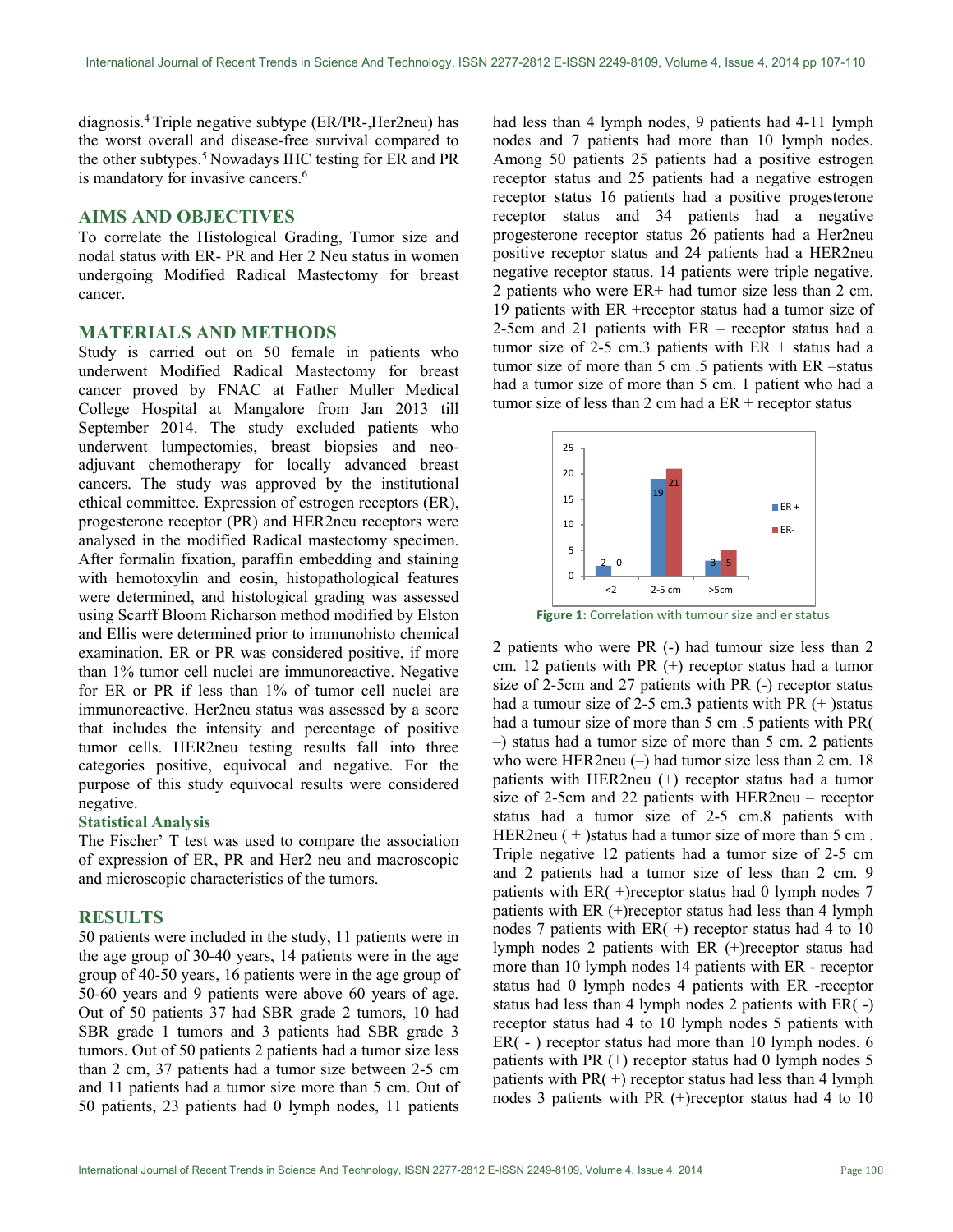lymph nodes 2 patients with PR (+)receptor status had more than 10 lymph nodes 17 patients with PR - receptor status had 0 lymph nodes 6 patients with PR -receptor status had less than 4 lymph nodes 6 patients with PR( - )receptor status had 4 to 10 lymph nodes 5 patients with PR (-) receptor status had more than 10 lymph nodes.



Figure 2: Correlation between lymph node status and pr

10 patients with HER2neu (+) receptor status had 0 lymph nodes 4 patients with HER2neu (+) receptor status had less than 4 lymph nodes 6 patients with HER2neu  $(+)$ receptor status had 4 to 10 lymph nodes 6 patients with HER2neu (+) receptor status had more than 10 lymph nodes 13 patients with HER2neu (-) receptor status had 0 lymph nodes 7 patients with HER2neu (-)receptor status had less than 4 lymph nodes 3patients with HER2neu -receptor status had 4 to 10 lymph nodes 1 patients with HER2neu - receptor status had more than 10 lymph nodes. Triple negative 10 patients had 0 lymph nodes, 2 patients had less than 4 lymph nodes, 1 patient had 4-10 lymph nodes, 1 patient had more than 10 nodes lymph node. ER (+) patients. 5 patients were SBR grade 1, 20 patients were SBR grade 2, ER - patients 5 patients were SBR grade 1, 17 patients were SBR grade 2, 3 patients were SBR grade 3.  $PR +$  patients 2 patients were SBR grade 1, 14 patients were SBR grade 2, PR - patients 8 patients were SBR grade 1, 23 patients were SBR grade 2,3 patients were SBR grade 3. HER2neu + patients 4 patients were SBR grade 1, 21 patients were SBR grade 2, 1 patients was SBR grade 3HER2neu - patients 6 patients were SBR grade 1, 16 patients were SBR grade 2,2 patients were SBR grade 3.



Figure 3: Correlation between tumour grade and her 2 NEU status

Triple negative 4 patients were SBR grade 1, 8 patients were SBR grade 2,2 patients were SBR grade 3.

### DISCUSSION

Age group under study was 30-70 with majority of the patients in the age group of 51-60 years. Equal number of patients was estrogen receptor positive and negative. Majority of the patients were progesterone receptor negative and HER 2 neu receptor positive. Tumor size when compared with the estrogen receptor status in 50 women, most of them in the study had tumour size  $P_{R+}$  between 2 and 5 cm and majority of them were estrogen receptor negative and as the tumour size increased the s a state of the end of the state of the state state and to be stat statically significant. Tumor size when compared with the progesterone receptor status in 50 women, most of them in the study had tumor size between 2 and 5 cm and most of them were progesterone receptor negative and as the tumor size increased the negativity increased which was found to be statstatically significant. Tumor size when compared with the HER2neu receptor status in 50 women, most of them in the study had tumor size between 2 and 5 cm and most of them were HER2neu receptor negative and as the tumour size increased the positivity increased which was found to be statistically significant. Most of triple negative patients had a tumour size of 2 to 5 cm. Lymph node status when compared with estrogen receptor status shows that when the lymph node number increases the estrogen receptor becomes negative which was found to be statistically significant. Lymph node status when compared with progesterone receptor status shows that when the lymph node number increases the progesterone receptor becomes negative which was found to be statistically significant. Lymph node status when compared with HER 2neu status shows that when the lymph node number increases the HER 2neu receptor becomes positive which was found to be statistically significant. Most of the triple negative patients had 0 lymph nodes. Tumor grade when compared to estrogen receptor status showed that out of 50 women most of the cases were grade 2 and majority were estrogen positive which was found to be statistically significant. Tumor grade when compared to progesterone receptor status showed that out of 50 women most of the cases were grade 2 and majority were progesterone negative which was found to be statistically significant. Tumour grade when compared to HER2 neu receptor HER 2 neu + status showed that out of 50 women most of the cases were grade 2 and majority were HER2neu positive which was found to be statistically significant. Majority of the triple negative patients had grade 2 tumours. Comparing the present study with other studies. Pereira Carlsen Bernard, Sheldon Mathias<br>
17 pairests with PR (+)<br>
27 paints with PR - receptor<br>
5 paints with PR - receptor<br>
6 paints with PR - receptor<br>
6 paints with PR - receptor<br>
16 paints with PR (-<br>
19 paph nodes 6 Pereira Carlson Bernard, Sheldon Mathias<br>
Soluth PR (+)receptor status had<br>
Triple negative 4 patients were SBR grade<br>
des 17 patients with PR - receptor<br>
were SBR grade 2,2 patients were SBR grade<br>
(see 6 patients with P Pereira Carlsen Bernard, Sheldon Mathias<br>
patients with PR (+)receptor status had<br>
mph nodes 5 patients with PR - receptor<br>
had 4 to 10 lymph nodes 5 patients with PR - receptor<br>
had 4 to 10 lymph nodes 5 patients with  $\frac$ Share I.ess unit - "Joyien Incolne Share (State Schementon and the space) and the space of Depter SBR grade 2, RR - patients 5 patients of the present SBR grade increases the progestrenon receptor be text 1, 17 patients Se